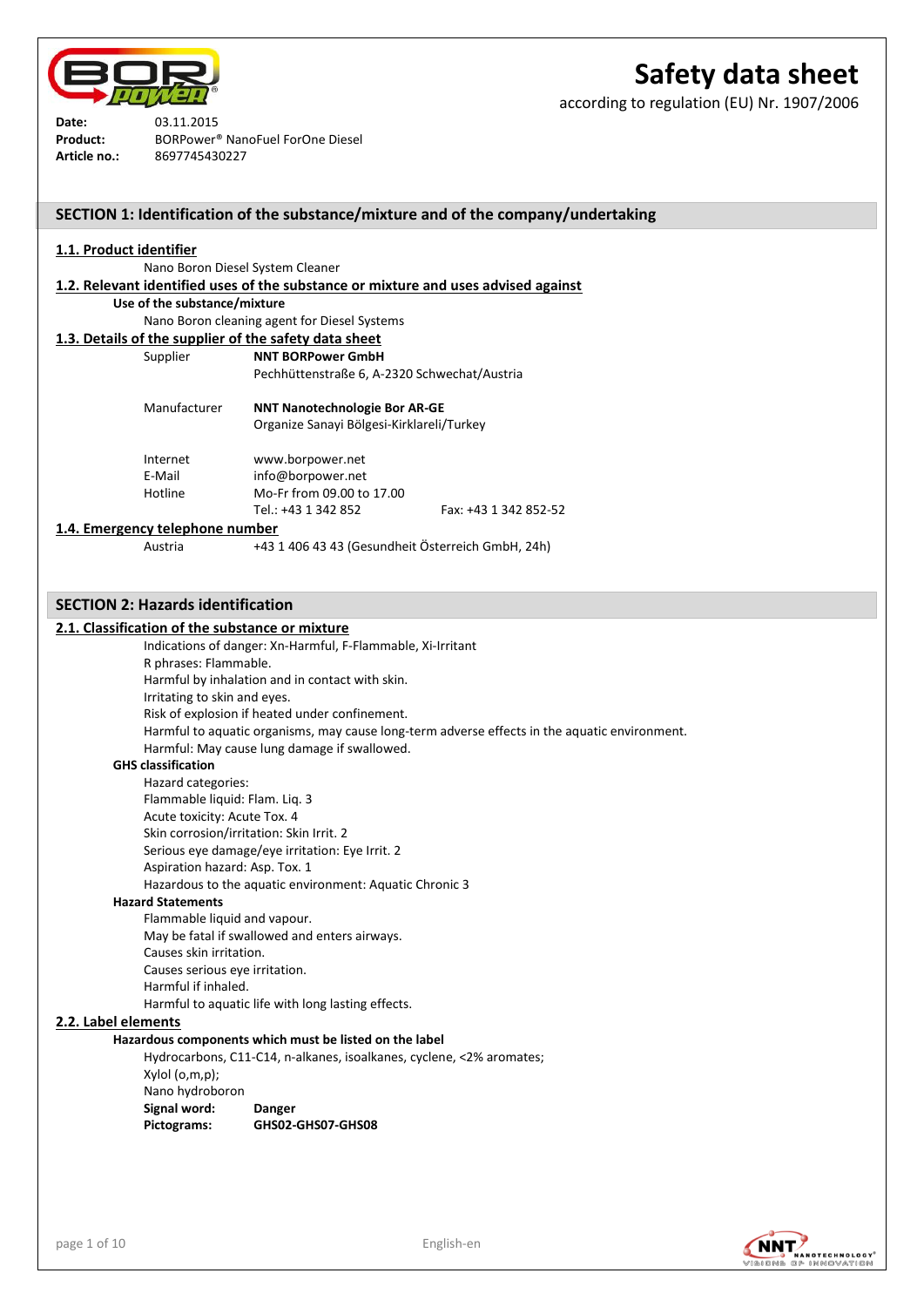**Safety data sheet** according to regulation (EU) Nr. 1907/2006 **Date:** 03.11.2015 **Product:** BORPower® NanoFuel ForOne Diesel **Article no.:** 8697745430227 Flammable **Internal Irritant Hazardous Hazardous** 

#### **Hazard Statements**

| H <sub>226</sub>                | Flammable liquid and vapour.                                                                      |
|---------------------------------|---------------------------------------------------------------------------------------------------|
| H304                            | May be fatal if swallowed and enters airways.                                                     |
| H315                            | Causes skin irritation.                                                                           |
| H319                            | Causes serious eve irritation.                                                                    |
| H332                            | Harmful if inhaled.                                                                               |
| H412                            | Harmful to aquatic life with long lasting effects.                                                |
| <b>Precautionary statements</b> |                                                                                                   |
| P101                            | If medical advice is needed, have product container or label at hand.                             |
| P102                            | Keep out of reach of children.                                                                    |
| P301/P310                       | IF SWALLOWED: Immediately call a POISON CENTER or doctor/physician.                               |
| P305+351+338                    | IF IN EYES: Rinse cautiously with water for several minutes. Remove contact lenses, if            |
|                                 | present and easy to do. Continue rinsing.                                                         |
| P331                            | Do NOT induce vomiting.                                                                           |
| P405                            | Store locked up.                                                                                  |
| P501                            | Do not discharge into drains or the environment, dispose to an authorised waste collection point. |
|                                 |                                                                                                   |

## **2.3. Other hazards**

No information available.

## **SECTION 3: Composition/information on ingredients**

## **3.1. Substances**

**Chemical characterization** Mixture of Hydrocarbons, C11-C14, n-alkanes, isoalkanes, cyclene, <2% aromates;

Xylol (o,m,p) and Nano hydroboron

## **3.2. Mixtures**

## **Hazardous components**

| EC-No.       | <b>Chemical name</b>                                                | Quantity |
|--------------|---------------------------------------------------------------------|----------|
| CAS-No.      | Classification                                                      |          |
| Index-No.    | GHS-Classification                                                  |          |
| REACH-No.    |                                                                     |          |
| 926-141-6    | Hydrocarbons, C11-C14, n-alkanes, isoalkanes, cyclene, <2% aromates | $1 - 5%$ |
| 64742-47-8   | Xn-Harmful R65, R66; Asp. Tox. 1, H304                              |          |
| 233-136-6    | Nano hydroboron                                                     | $1 - 5%$ |
| 10043-11-5   | Xi-Irritant, R36, R37                                               |          |
|              | Eye Irrit. 2, H304, H315, H319, H332, EUH 066                       |          |
| 215-535-7    | Xylol (o,m,p)                                                       | 1-10%    |
| 1330-20-7    | Xn-Gesundheitsschädlich, R20, R22, R36, R38                         |          |
| 601-022-00-9 | Flam. liq. 3, Acute tox. 4, Skin irrit. 2, H226, H332, H312, H315   |          |
| _  _         |                                                                     |          |

Full text of R-, H- and EUH-phrases see section 16.

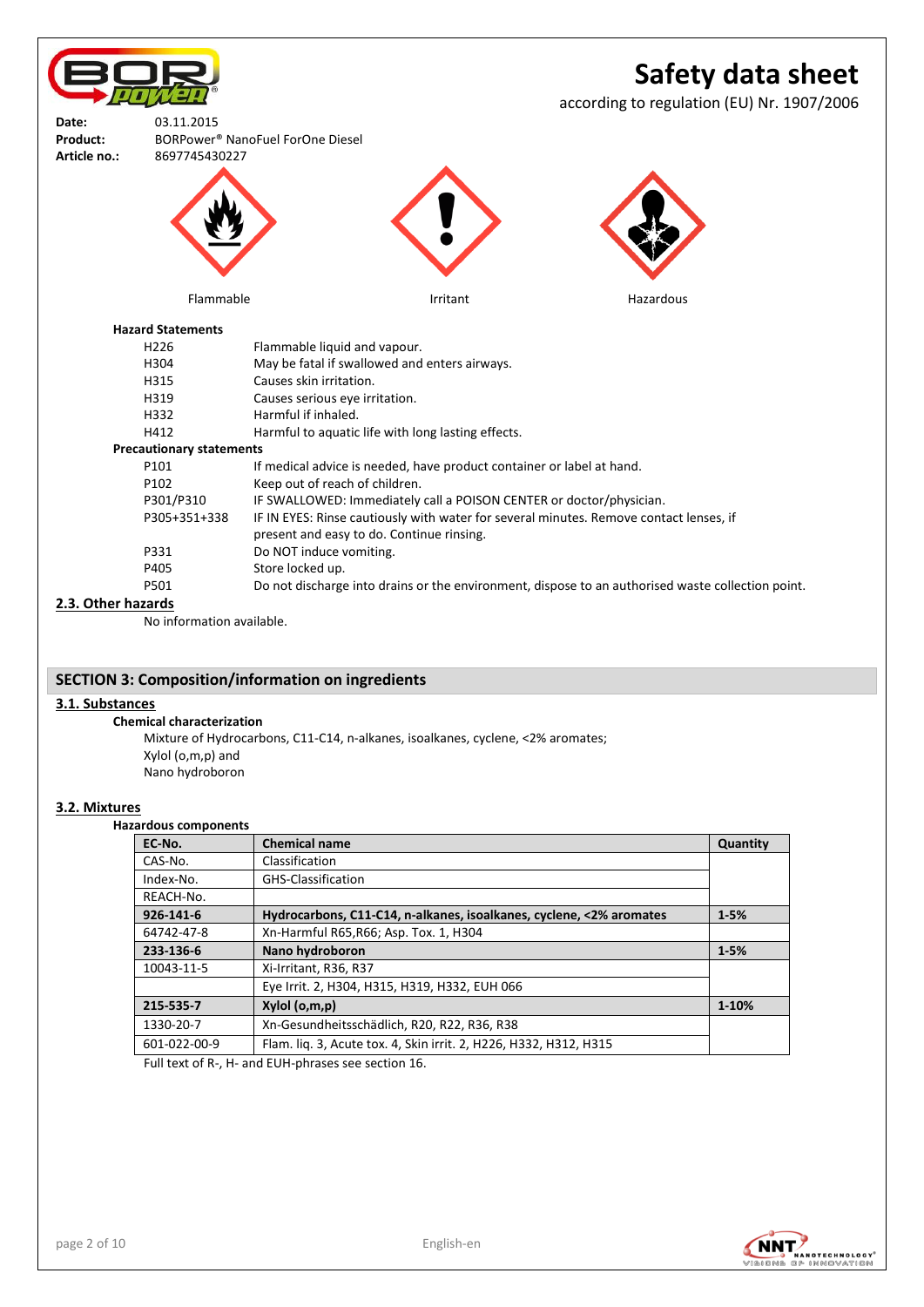

according to regulation (EU) Nr. 1907/2006

**Date:** 03.11.2015 **Product:** BORPower® NanoFuel ForOne Diesel **Article no.:** 8697745430227

## **SECTION 4: First aid measures**

#### **4.1. Description of first aid measures**

#### **After inhalation**

Move victim to fresh air and put victim at rest and keep warm.

#### **After contact with skin**

Take off immediately all contaminated clothing, including underwear and shoes. Subsequently wash off with: water and soap.

# **After contact with eyes**

Immediately flush eyes with plenty of flowing water for 10 to 15 minutes holding eyelids apart.

#### Contact a physician.

## **After ingestion**

Let water be drunken in little sips (dilution effect). Consult physician.

#### **4.2. Most important symptoms and effects, both acute and delayed**

Frequently or prolonged contact with skin may cause dermal irritation.

Irritation of eyes: Irritant effect possible.

After ingestion: Harmful: may cause lung damage if swallowed.

#### **4.3. Indication of any immediate medical attention and special treatment needed**

Warning about danger of aspiration.

## **SECTION 5: Firefighting measures**

## **5.1. Extinguishing media**

**Suitable extinguishing media**

Extinguishing powder, sand, carbon dioxide (CO2), alcohol resistant foam

**Extinguishing media which must not be used for safety reasons**

High power water jet.

## **5.2. Special hazards arising from the substance or mixture**

Formation of decomposition products possible.

In case of fire and/or explosion do not breathe fumes.

## **5.3. Advice for firefighters**

In case of fire: Wear self-contained breathing apparatus.

**Additional information**

Cool endangered container in case of fire.

Beat down gas/vapours/mist with water spray.

Contaminated fire-fighting water must be collected separately.

## **SECTION 6: Accidental release measures**

## **6.1. Personal precautions, protective equipment and emergency procedures**

In case of fire: Wear a self-contained breathing apparatus and chemical resistant suit. Keep away from sources of ignition and do not smoke.

## **6.2. Environmental precautions**

Do not empty into drains or the aquatic environment.

Beat down gas/vapours/mist with water spray.

In case of gas escape or of entry into waterways, soil or drains, inform the responsible authorities.

#### **6.3. Methods and material for containment and cleaning up**

Absorb with liquid-binding material (e.g. sand, diatomaceous earth, acid-or universal binding agents). Prevent spread over a wide area (e.g. by containment or oil barriers).

## **6.4. Reference to other sections**

See section 13.

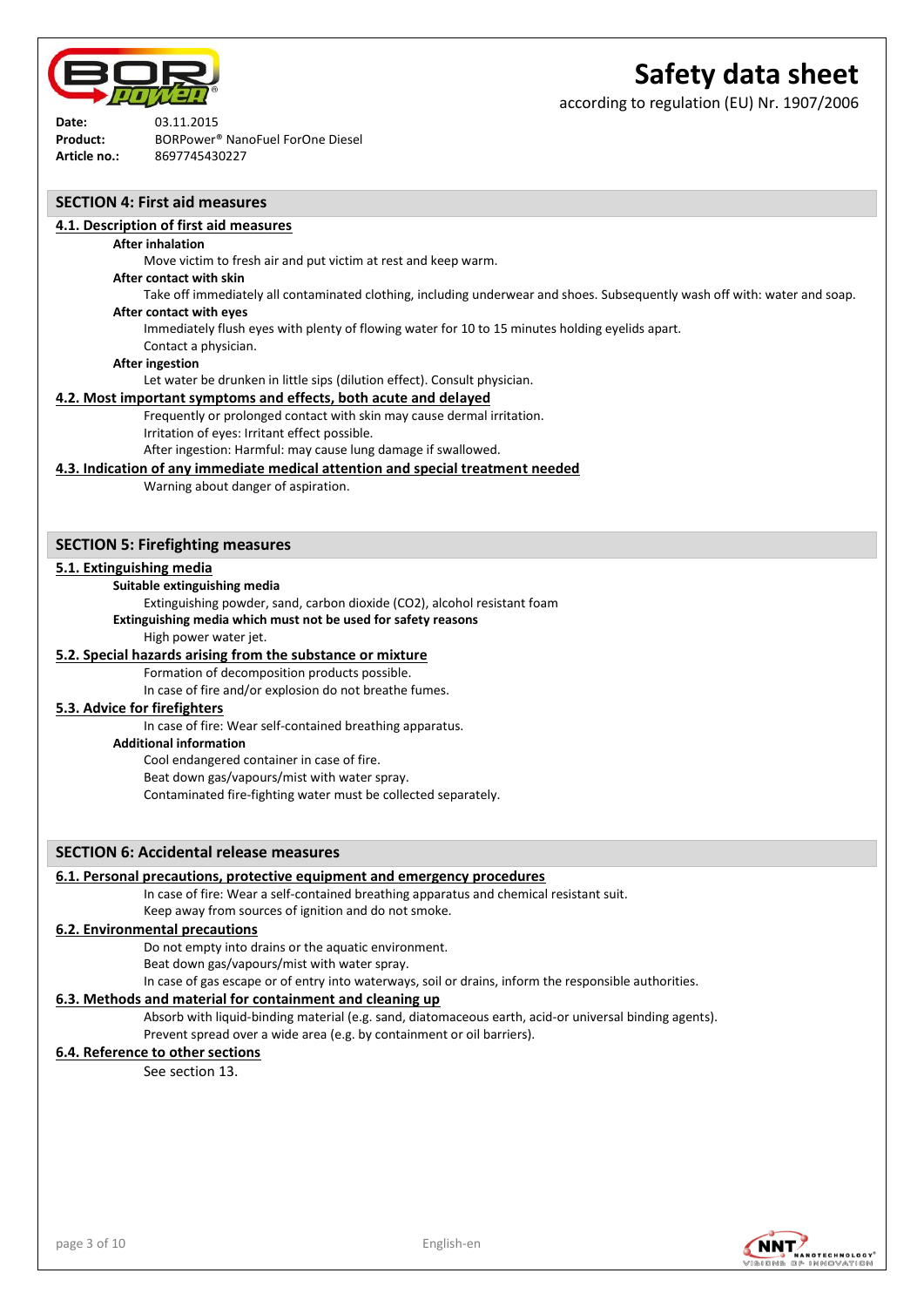

according to regulation (EU) Nr. 1907/2006

**Date:** 03.11.2015 **Product:** BORPower® NanoFuel ForOne Diesel **Article no.:** 8697745430227

## **SECTION 7: Handling and storage**

## **7.1. Precautions for safe handling**

#### **Advice on safe handling**

The substance should only be handled in closed apparatus or systems. Vapours/aerosols must be extracted by suction immediately at point of origin. Avoid contact with skin and eyes.

#### **Advice on protection against fire and explosion**

Keep away from sources of ignition-No smoking. Take precautionary measures against static

#### discharge.

**Further information**

Avoid contact with skin and eyes.

#### **7.2. Conditions for safe storage, including any incompatibilities**

#### **Requirements for storage rooms and vessels**

Keep container tightly closed in a cool, well-ventilated place.

Packaging Material: Plastic

Storage class: TRGS 510: 3

## **7.3. Specific use(s)**

No information available.

## **SECTION 8: Exposure controls/personal protection**

#### **8.1. Control parameters**

#### **Exposure limits (EH40)**

| CAS-No.   | <b>Substance</b>                                    | ppm | mg/m <sup>3</sup> | fibres/ml | Category | Origin |
|-----------|-----------------------------------------------------|-----|-------------------|-----------|----------|--------|
| 1330-20-7 | Xylol (mixed isomers)                               | 50  | 220               |           | TWA (8h) | WEL    |
|           | <b>Biological Monitoring Guidance Values (FH40)</b> |     |                   |           |          |        |

|                 | <b>PRODUCTION INTERNATIONAL SURVEYED INTO</b> |                      |              |                      |               |
|-----------------|-----------------------------------------------|----------------------|--------------|----------------------|---------------|
| CAS-No.         | Substance                                     | Parameter            | Value        | <b>Test material</b> | Sampling time |
| $1330 - 20 - 7$ | Xylol (mixes isomers)                         | Methyl hippuric acid | 650 mmol/mol | urine                | Post shift    |

## **8.2. Exposure controls**

#### **Protective and hygiene measures**

Take off immediately all contaminated clothing

Do not breathe gas/fumes/vapour/spray.

Avoid contact with skin and eyes.

Keep away from food, drink and animal feeding stuffs.

When using do not eat, drink or smoke.

Wash hands before breaks and after work.

#### **Respiratory protection**

In case of accumulation of fumes/aerosols, provide adequate ventilation. In case of insufficient ventila tion, wear suitable respiratory equipment.

# **Eye/face protection**

Wear tightly sealed safety glasses against possible splashes into the eyes. (EN 166)

#### **Skin protection**

Wear suitable protective clothing according to EN 465.

#### **Hand protection**

Tested protective gloves are to be worn: NBR (Nitrile rubber). FKM (Fluoroelastomer (Viton)). (EN374)

# **Other information**

See section 6 and 7.

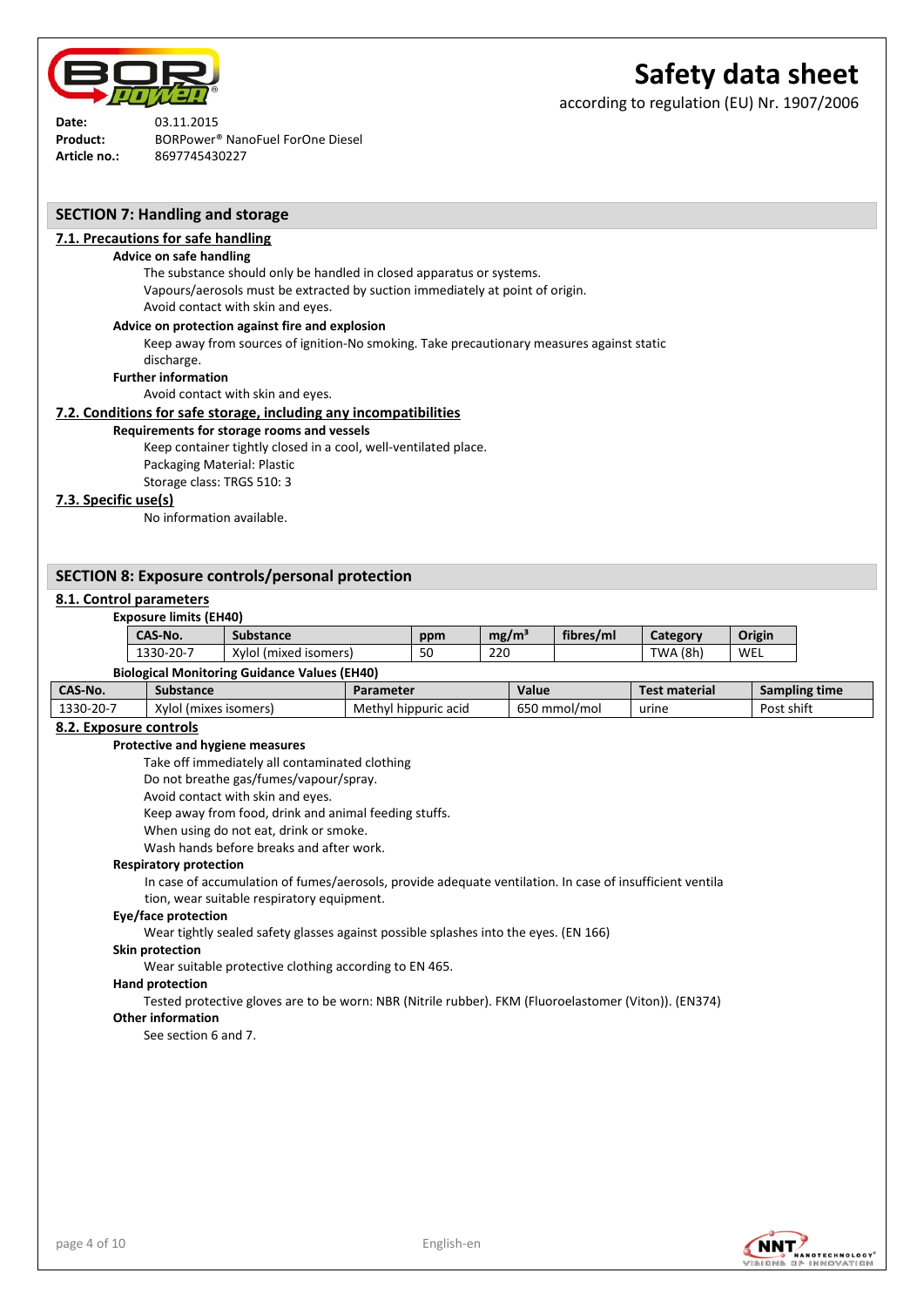

according to regulation (EU) Nr. 1907/2006

**Date:** 03.11.2015 **Product:** BORPower® NanoFuel ForOne Diesel **Article no.:** 8697745430227

## **SECTION 9: Physical and chemical properties**

## **9.1. Information on basic physical and chemical properties**

| Parameter                 | <b>Typical Value</b>    | <b>Test method</b> |
|---------------------------|-------------------------|--------------------|
| Physical state            | liquid                  | ASTM D97           |
| Color                     | Cream-colored           | <b>ASTM D1500</b>  |
| Odour                     | characteristic          |                    |
| Vapour pressure (at 20°C) | >9 hPa                  | ASTM D6683-01      |
| pH as is                  | n.a.                    |                    |
| Flash point               | $51^\circ C$            | ASTM D92           |
| Melting point             | Not determined          |                    |
| <b>Boiling point</b>      | 190-200°C               |                    |
| Lower explosion limits    | >0,6 Vol.%              |                    |
| Upper explosion limits    | >7,0 Vol.%              |                    |
| <b>Evaporation rate</b>   | Not determined          |                    |
| <b>Odour Threshold</b>    | Not determined          |                    |
| Vapour density            | Not determined          |                    |
| Ignition temperature      | $>200^\circ C$          | <b>DIN 51794</b>   |
| Density (at 20°C)         | $0,815$ g/ml            | ASTM D6683-01      |
| Water solubility          | insoluble               | <b>ASTM D1401</b>  |
| Viscosity                 | $<$ 8mm <sup>2</sup> /s |                    |

## **9.2. Other information**

No data.

## **SECTION 10: Stability and reactivity**

## **10.1. Reactivity**

No information available.

## **10.2. Chemical stability**

No decomposition when used as intended.

## **10.3. Possibility of hazardous reactions**

No dangerous reactions are known.

#### **10.4. Conditions to avoid**

Only use the material in places where open light, fire and flammable sources can be kept away. No decomposition when used as intended.

## **10.5. Incompatible materials**

Oxidizing agents. Acid, concentrated. Alkalis (alkalis), concentrated.

#### **10.6. Hazardous decomposition products**

No hazardous decomposition products are known.

## **SECTION 11: Toxicological information**

## **11.1. Information on toxicological effects**

**Acute toxicity**

| CAS-No.    | <b>Chemical name</b>                                                |             |                            |         |        |
|------------|---------------------------------------------------------------------|-------------|----------------------------|---------|--------|
|            | Exposure toutes                                                     | Method      | Dose                       | Sepcies | Source |
| 10043-11-5 | Nano hydroboron                                                     |             |                            |         |        |
|            | Dermal                                                              | LD50        | mg/kg                      | Rabbit  |        |
| 64742-47-8 | Hydrocarbons, C11-C14, n-alkanes, isoalkanes, cyclene, <2% aromates |             |                            |         |        |
|            | Oral                                                                | LD50        | >5000<br>mg/kg             | Rat     |        |
|            | Dermal                                                              | LD50        | mg/kg<br>>5000             | Rabbit  |        |
|            | Inhalative vapour                                                   | <b>LC50</b> | mg/m <sup>3</sup><br>>5991 | Rat     |        |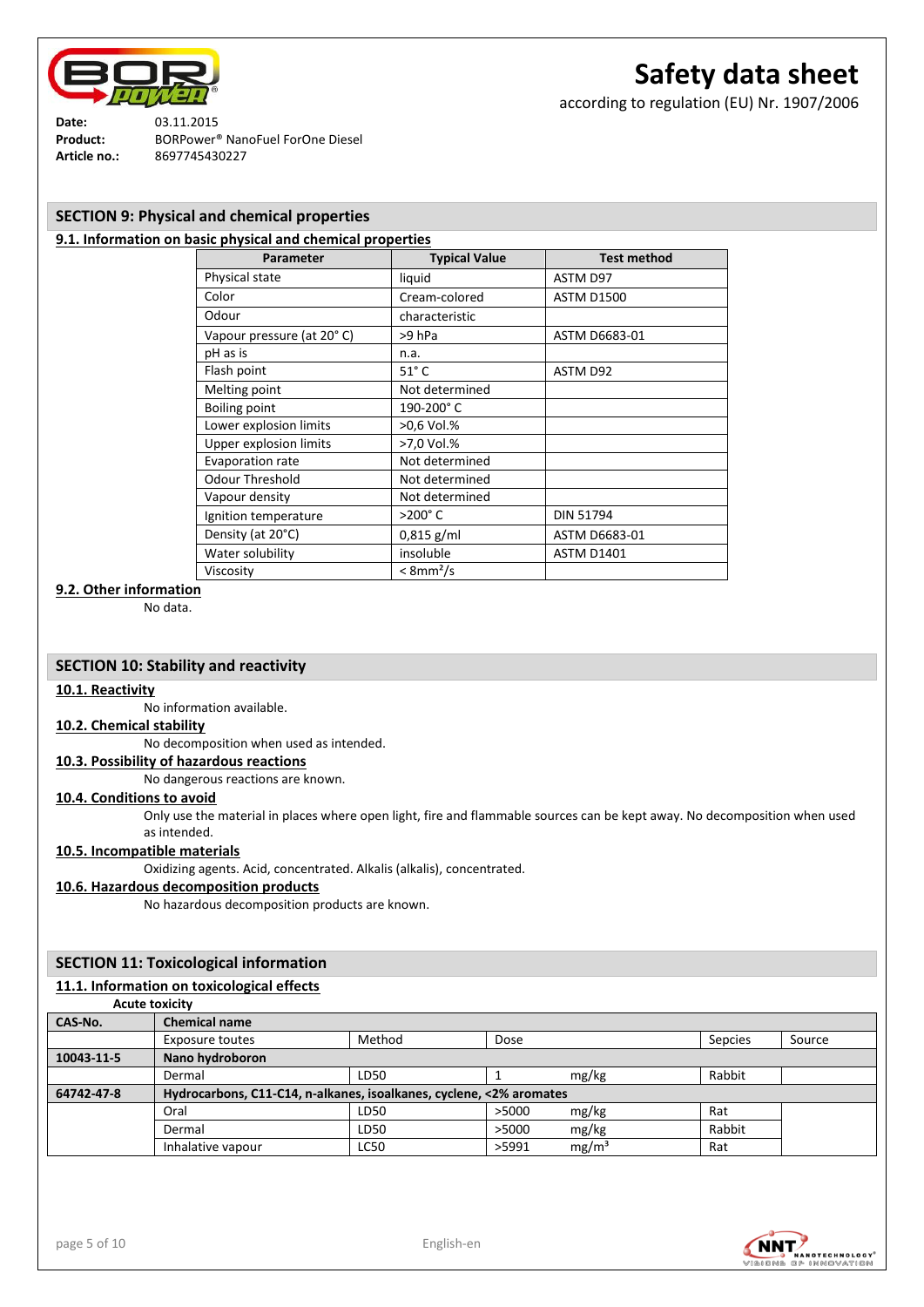

according to regulation (EU) Nr. 1907/2006



| 1.222222     | $\mathbf{M}$ and $\mathbf{M}$ and $\mathbf{M}$ |
|--------------|------------------------------------------------|
| Article no.: | 8697745430227                                  |
| Product:     | BORPower <sup>®</sup> NanoFuel ForOne Diesel   |
| Date:        | 03.11.2015                                     |

| 1330-20-7 | Xylol (o,m,p)          |             |      |       |        |  |
|-----------|------------------------|-------------|------|-------|--------|--|
|           | Oral                   | LD50        | 4300 | mg/kg | Rat    |  |
|           | Dermal                 | LD50        | 3200 | mg/kg | Rabbit |  |
|           | Inhalative (4h) vapour | <b>LC50</b> | 21,  | mg/   | Rat    |  |
|           | Inhalative aerosol     | <b>ATE</b>  | ر 1  | mg/   |        |  |

**Irritation and corrosivity**

After skin contact: Frequently or prolonged contact with skin may cause dermal irritation. Irritation of eyes: Irritant effect possible. Harmful: May cause lug damage if swallowed.

**Sensitising effects**

No danger of sensitization.

## **SECTION 12: Ecological information**

#### **12.1. Toxicity**

| CAS-No.    | <b>Chemical name</b>   |                                                                     |      |      |      |                                 |
|------------|------------------------|---------------------------------------------------------------------|------|------|------|---------------------------------|
|            | Aquatic toxity         | Method                                                              | Dose |      | Time | <b>Species</b>                  |
| 64742-47-8 |                        | Hydrocarbons, C11-C14, n-alkanes, isoalkanes, cyclene, <2% aromates |      |      |      |                                 |
|            | Acute fish toxicity    | LL50                                                                | 1000 | mg/l | 96h  | Oncorhynchus mykiss             |
|            | Acute algae toxicity   | EL50                                                                | 1000 | mg/l | 72h  | Pseudokirchneriella subcapitata |
|            | Acute daphnia toxicity | <b>EL50</b>                                                         | 1000 | mg/l | 48h  | Daphnia magna                   |
| 1330-20-7  | Xylol (o,m,p)          |                                                                     |      |      |      |                                 |
|            | Acute fish toxicity    | <b>LC50</b>                                                         | 26,7 | mg/l | 96h  | Pimephales promelas             |

## **12.2. Persistence and degradability**

No information available.

## **12.3. Bioaccumulative potential**

Swims on the water.

Low potential of bio-accumulation.

## **12.4. Mobility in soil**

## No information available.

**12.5. Results of PBT and vPvB assesment** No information available.

# **12.6. Other adverse effects**

No information available.

## **SECTION 13: Disposal considerations**

## **13.1. Waste treatment methods**

#### **Advice on disposal**

Do not dispose with household waste.

Have to add a Special treatment in compliance with official regulations in contact with approved waste

disposal companies and with authorities in charge.

Do not allow to enter into surface water or drains.

Arrange about the exact waste code with the local waste disposal expert.

## **Contaminated packaging**

Container must be completely emptied. Do not pierce, cut up or weld unclean container. (Explosion hazard.)

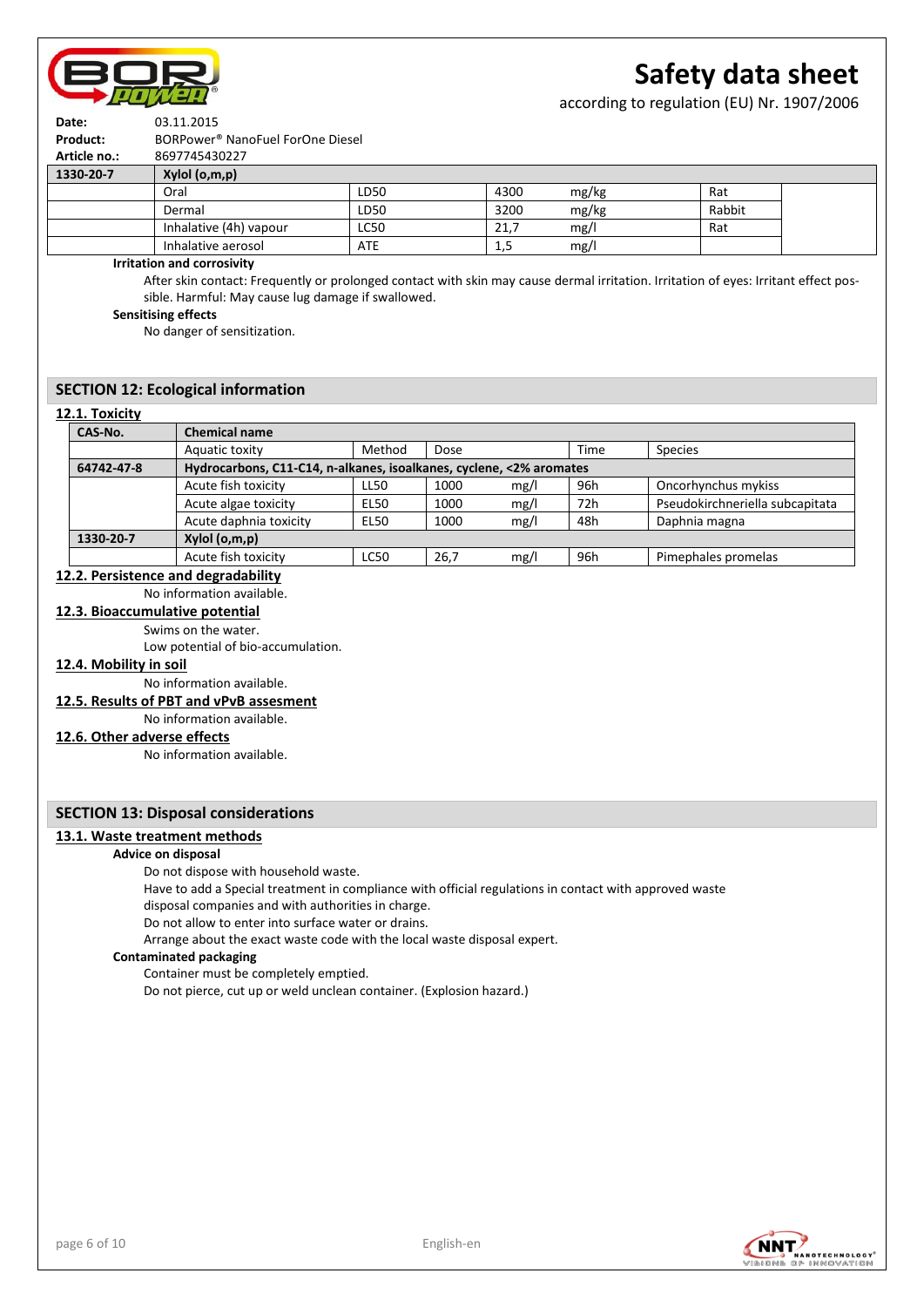

according to regulation (EU) Nr. 1907/2006

**Date:** 03.11.2015 **Product:** BORPower® NanoFuel ForOne Diesel **Article no.:** 8697745430227



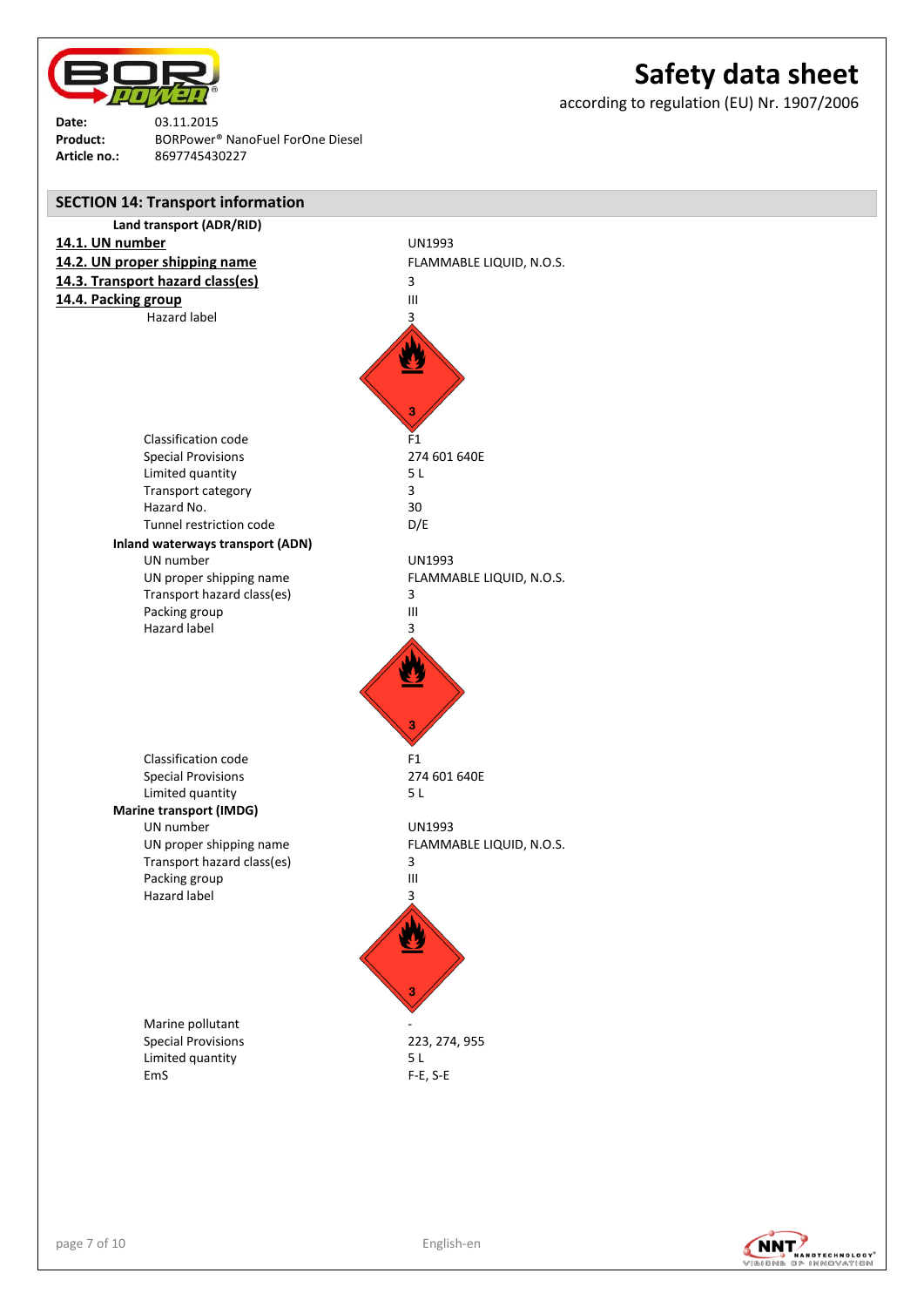# **Safety data sheet** according to regulation (EU) Nr. 1907/2006 **Date:** 03.11.2015 **Product:** BORPower® NanoFuel ForOne Diesel **Article no.:** 8697745430227 **Air transport (ICAO)** UN number UN1993 UN proper shipping name FLAMMABLE LIQUID, N.O.S. Transport hazard class(es) 3 Packing group and all the state of the III Hazard label 3 Special Provisions Limited quantity Passenger 10 L IATA-packing instructions Passenger 355 IATA-max. quantity-Passenger 60 L IATA-packing instructions-Cargo 366 IATA-max. quantity-Cargo 220 L **14.5. Environmental hazards** Dangerous for the environment: NO **14.6. Special precautions for user** No information available. **14.7. Transport in bulk according to Annex II of MARPOL73/78 and the IBC Code** No information available.

## **SECTION 15: Regulatory information**

## **15.1. Safety, health and environmental regulations/legislation specific for the substance or mixture**

## **EU regulatory information**

Contains: 1-5% of Hydrocarbons, C11-C14, n-alkanes, isoalkanes, cyclene, <2% aromates; 1-10% of Xylol (o,m,p);

1-5% of Nano hydroboron

**National regulatory information**

Water contaminating class (D): 2-water contaminating

## **15.2. Chemical safety assessment**

Chemical safety assessments for substances in this mixture were not carried out.

## **SECTION 16: Other information**

## **Full text of R phrases (Number and full text)**

| R10              | Flammable.                                             |
|------------------|--------------------------------------------------------|
| R20/21           | Harmful by inhalation.                                 |
| R <sub>22</sub>  | Harmful if swallowed.                                  |
| R36/R37/R38      | Irritating to eyes, respiratory system and skin.       |
| R65              | Harmful: may cause lung damage if swallowed.           |
| R66              | Repeated exposure may cause skin dryness or cracking.  |
|                  | Full text of H- and EUH-phrases (Number and full text) |
| H <sub>226</sub> | Flammable liquid and vapour.                           |
| H304             | May be fatal if swallowed and enters airways.          |
| H312             | Harmful in contact with skin.                          |
| H315             | Causes skin irritation.                                |
| H319             | Causes serious eye irritation.                         |
| H332             | Harmful if inhaled.                                    |
| <b>EUH066</b>    | Repeated exposure may cause skin dryness or cracking.  |
|                  |                                                        |

## **Further Information**

The information is based on present level of our knowledge. It does not, however, give assurances of product properties and establishes no contract legal rights. The receiver of our product is singulary responsible for adhering to existing laws and regulations.

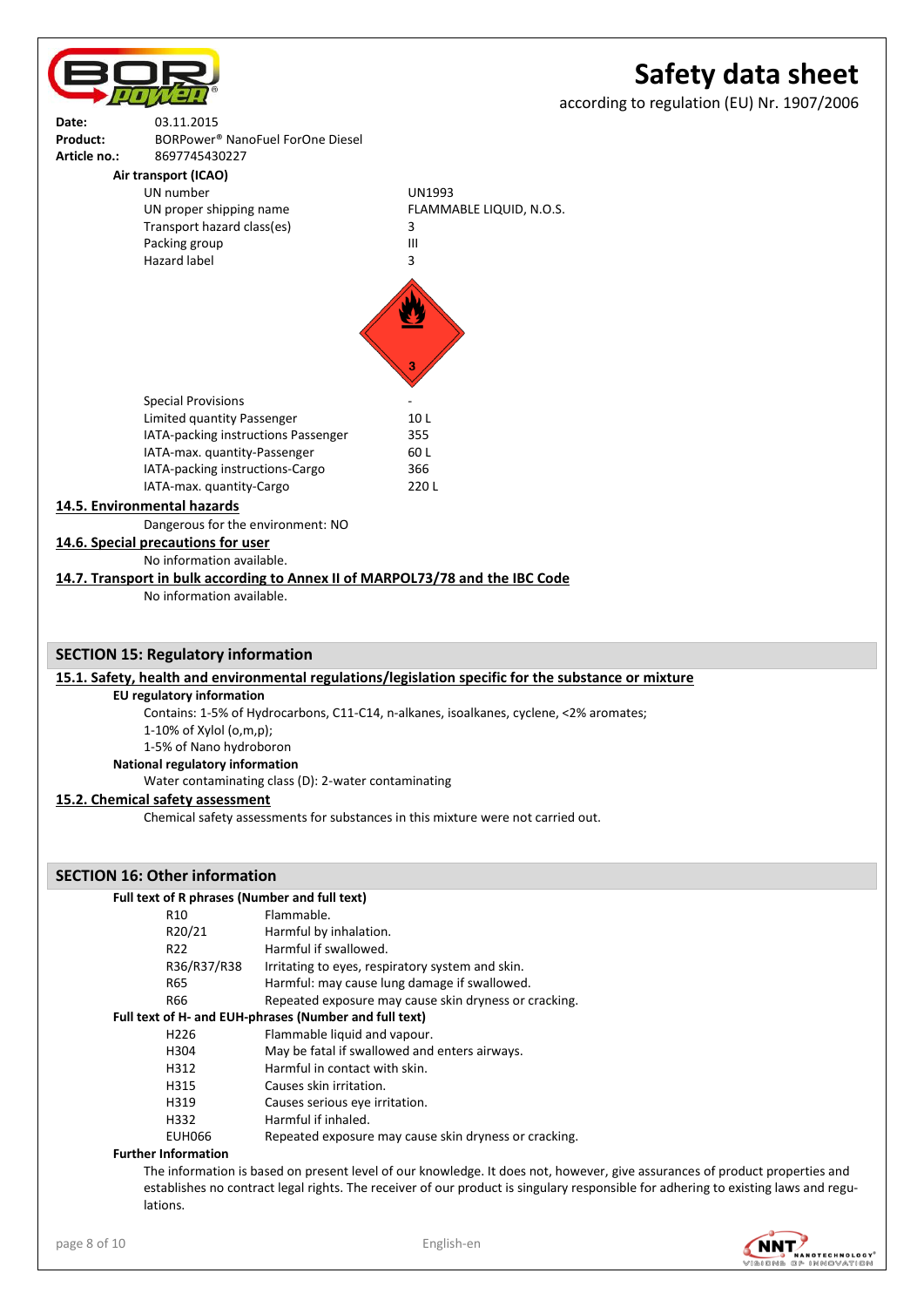

**Product:** BORPower® NanoFuel ForOne Diesel

# **Safety data sheet**

according to regulation (EU) Nr. 1907/2006

**Date:** 03.11.2015<br>**Product:** BORPower<sup>®</sup>

**Article no.:** 8697745430227

| <b>Legends</b> |                 |                                                                                                                                                                                                 |
|----------------|-----------------|-------------------------------------------------------------------------------------------------------------------------------------------------------------------------------------------------|
|                | <b>ACGIH</b>    | American Conference of Gouvernement and Industrial Hygienists                                                                                                                                   |
|                | <b>ADR</b>      | Accord europeen relatif au Transport international des marchandises Dangereuses par Route (Europäisches<br>Übereinkommen über die internationale Beförderung gefährlicher Güter auf der Straße) |
|                | AGW             | Arbeitsplatzgrenzwert                                                                                                                                                                           |
|                | ARW             | Arbeitsplatzrichtwert                                                                                                                                                                           |
|                | Alkoholbest     | Alkoholbeständig                                                                                                                                                                                |
|                | Anm.            | Anmerkung                                                                                                                                                                                       |
|                | allg.           | allgemein                                                                                                                                                                                       |
|                | <b>AOEL</b>     | Acceptable Operator Expo Sure Level                                                                                                                                                             |
|                | ATE             | Acute Toxicity Estimate (Schätzwert Akuter Toxizität gemäß der Verordnung (EG) Nr. 1272/2008 (CLP))                                                                                             |
|                | ΒG              | Berufsgenossenschaft                                                                                                                                                                            |
|                | <b>BGV</b>      | Berufsgenossenschaftliche Vorschrift                                                                                                                                                            |
|                | <b>BGW</b>      | Biologischer Grenzwert (TRGS 903, BRD)                                                                                                                                                          |
|                | BGW/VLB         | Biologisch grenswaarde/Valerur limite bioloique (Belgien)                                                                                                                                       |
|                | BGW/VGÜ         | Biologischer Grenzwert, Verordnung des Bundesministers für Arbeit und Soziales über die Gesundheits-                                                                                            |
|                |                 | überwachung am Arbeitsplatz (Österreich)                                                                                                                                                        |
|                | <b>BHT</b>      | Butylhydroxytoluol (2,6-Di-t-butyl-4-methyl-phenol)                                                                                                                                             |
|                | <b>BOD</b>      | Biochemical oxygen demend (biochemischer Sauerstoffbedarf -BSB)                                                                                                                                 |
|                | <b>BSEF</b>     | Bromine Science and Environmental Forum                                                                                                                                                         |
|                | Bw              | Body weight (Körpergewicht)                                                                                                                                                                     |
|                | bzw.            | beziehungsweise                                                                                                                                                                                 |
|                | ca.             | circa/zirka                                                                                                                                                                                     |
|                | CAS             | <b>Chemical Abstract Services</b>                                                                                                                                                               |
|                | <b>CEC</b>      | Coordinating European Council for the Devolopment of Performance Tests for Fuels, Lubricants and Other                                                                                          |
|                |                 | fluids                                                                                                                                                                                          |
|                | <b>CLP</b>      | Classification, Lebelling and Packaging (Verordnung (EG) Nr. 1272/2008 über die Einstufung, Kennzeichnung<br>und Verpackung von Stoffen und Gemischen)                                          |
|                | GefStoffV       | Gefahrstoffverordnung                                                                                                                                                                           |
|                | <b>HMIS</b>     | Hazardous Material Identification System                                                                                                                                                        |
|                | <b>IARC</b>     | International Agency for Research on Cancer                                                                                                                                                     |
|                | <b>JArbSchG</b> | Jugendarbeitsschutzgesetz                                                                                                                                                                       |
|                | LC              | Lethal concentration                                                                                                                                                                            |
|                | LD              | Lethal dosage                                                                                                                                                                                   |
|                | <b>MAK</b>      | Maximal workspace concentration                                                                                                                                                                 |
|                | <b>MCDP</b>     | Mono Crystal Diamond Powder                                                                                                                                                                     |
|                | MuSchG          | Mutterschutzgesetz                                                                                                                                                                              |
|                | n.a.            | Not applicable (nicht anwendbar)                                                                                                                                                                |
|                |                 | nicht geprüft                                                                                                                                                                                   |
|                | n.g.<br>n.v.    | nicht verfügbar                                                                                                                                                                                 |
|                | n.d.a.          | No data available                                                                                                                                                                               |
|                | n.t.            | Not tested                                                                                                                                                                                      |
|                | <b>NOAEL</b>    | No Observed Adverse Effect Level (Dosis ohne beobachtete schädigende Wirkung)                                                                                                                   |
|                | <b>NOEC</b>     | No Observed Effect Level (Tierexperimentell festgelegte höchste Konzentration, bei der keine Wirkung                                                                                            |
|                |                 | (schädigender Effekt) mehr nachweisbar ist)                                                                                                                                                     |
|                | OECD            | Organisation for Economic Cooperation and Development (Organisation für wirtschaftliche Zusammenar-                                                                                             |
|                |                 | beit und Entwicklung)                                                                                                                                                                           |
|                | Org.            | organisch                                                                                                                                                                                       |
|                | <b>PVC</b>      | Polyvinylchlorid                                                                                                                                                                                |
|                | REACH           | Registration, Evaluation, Authorisation and Restriction of Chemicals (Verordnung (EG) Nr. 1907/2006 zur Registrierung,<br>Bewertung, Zulassung und Beschränkung chemischer Stoffe)              |
|                |                 | Respektive                                                                                                                                                                                      |
|                | Resp.           |                                                                                                                                                                                                 |
|                | RID             | Reglement concernant le transport international ferroviaire de marchandises Dangereuses (Regelung zur<br>internationalen Beförderung gefährlicher Güter im Schienenverkehr)                     |
|                | <b>TRbF</b>     | Technical rules for handling flammable liquids                                                                                                                                                  |
|                | <b>TVA</b>      | Technische Verordnung über Abfälle (Schweiz)                                                                                                                                                    |
|                | <b>TWA</b>      | Time Weighted Average                                                                                                                                                                           |
|                | <b>UEV</b>      | Eidgenössisches Department für Umwelt, Verkehr, Energie und Kommunikation (Schweiz)                                                                                                             |
|                | <b>UN RTDG</b>  | United Nations Recommendations on the Transport of Dangerous Goods (die Empfehlungen der Vereinten                                                                                              |
|                |                 | Nationen für die Beförderung gefährlicher Güter)                                                                                                                                                |